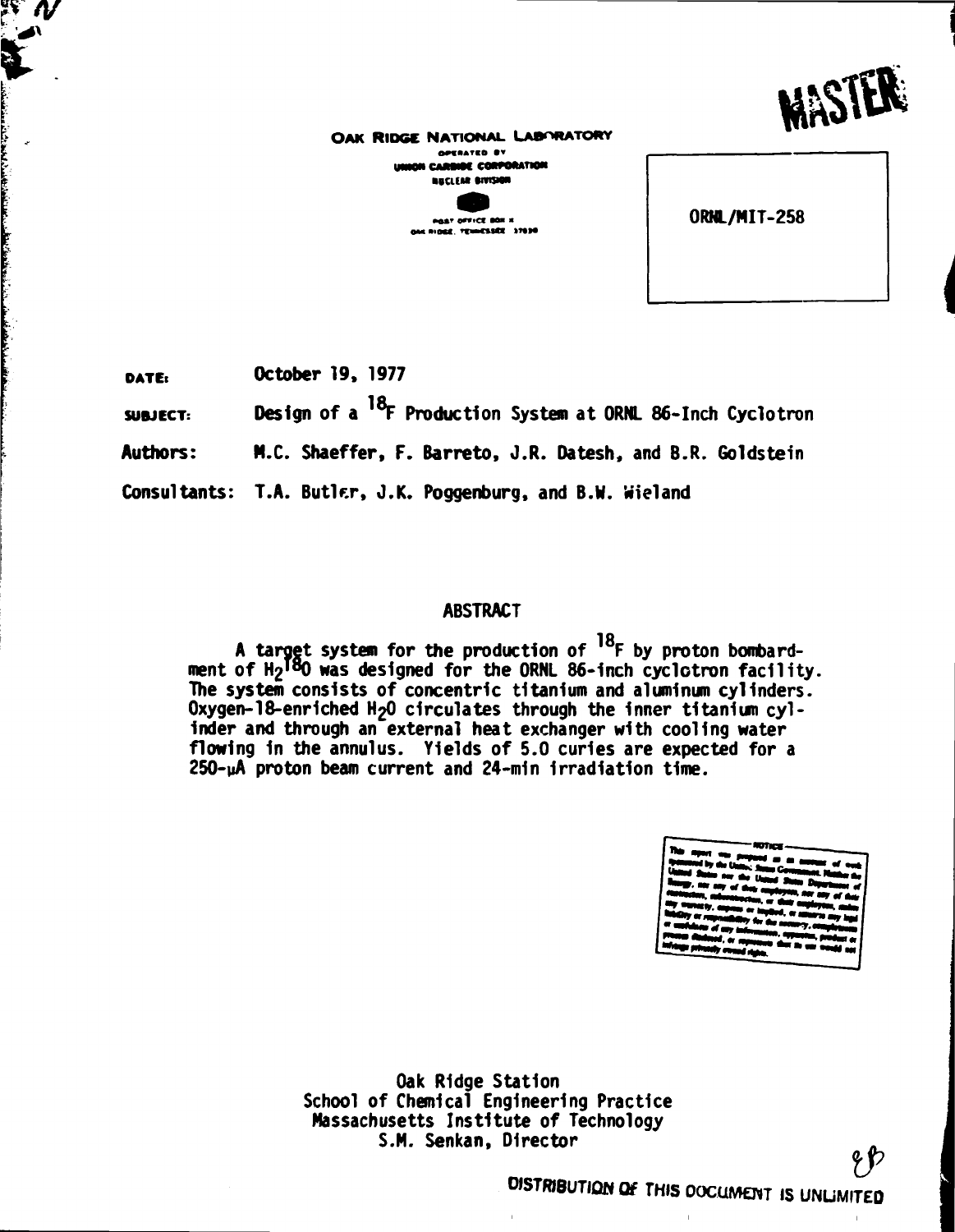# **BLANK PAGE**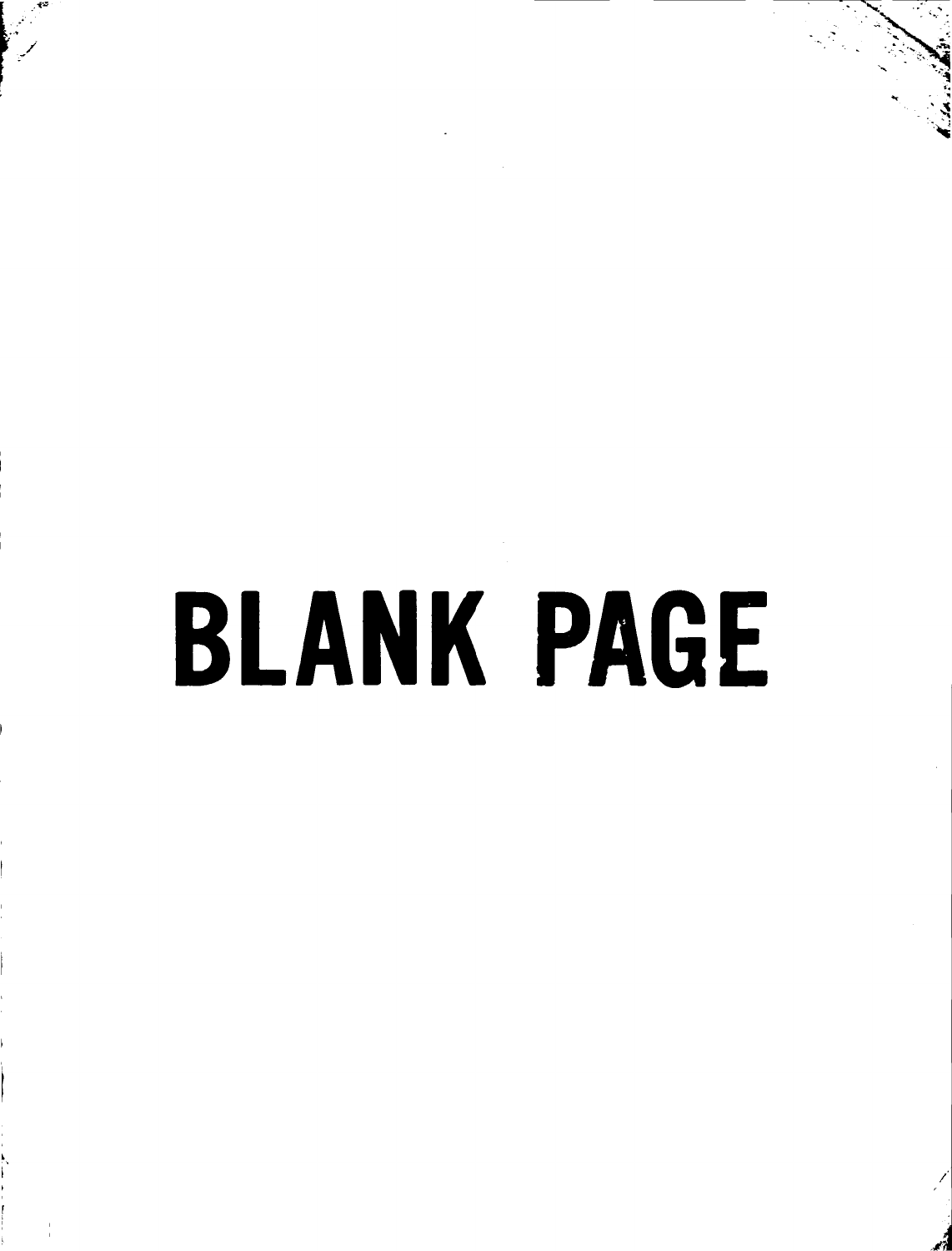Printed in the United States of America. Available from **National Technical Information Service** U.S. Department of Commerce 5285 Port Royal Road, Springfield, Virginia 22161 Price: Printed Copy \$4.00; Microfiche \$3.00

**BALLA** 

This report was prepared as an account of work sponsored by an agency of the United States Government. Neither the United States Government nor any agency thereof, nor any of their employees, contractors, subcontractors, or their employees, makes any warranty, express or implied, nor assumes any legal liability or responsibility for any third party's use or the results of such use of any information, apparatus, product or process disclosed in this report, nor represents that its use by such third party would not infringe privately owned rights.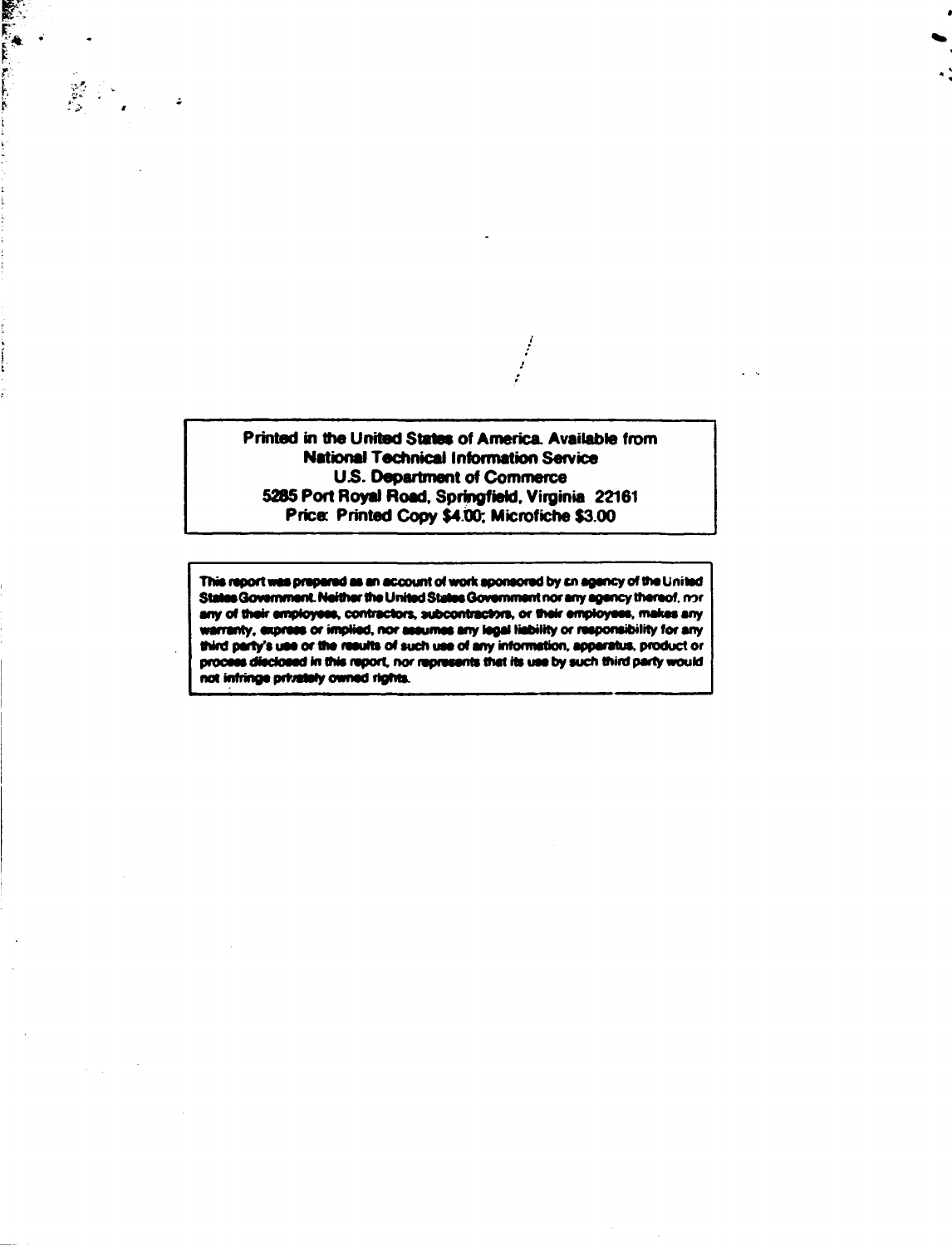## **Contents**

|    |                                                    | Page                    |
|----|----------------------------------------------------|-------------------------|
|    |                                                    | $\overline{\mathbf{A}}$ |
| 2. |                                                    | 4                       |
| 3. | Design of the <sup>18</sup> F Production System    | $\frac{1}{2}$           |
|    |                                                    | 4                       |
|    | 3.2                                                |                         |
|    | 3.3 Heat Transfer Characteristics                  | $-5$                    |
| 4. | Production System - Design Specifications  11      |                         |
| 5. |                                                    |                         |
| 6. |                                                    |                         |
| 7. |                                                    |                         |
|    | 7.1 Fluorine-18 Concentration in Target Water  14  |                         |
|    | 7.2 Fluorine-18 Recovery and Level of Activity  14 |                         |
|    |                                                    |                         |

 $\frac{1}{4}$ 

**3** 

 $\langle \rangle$ 

L<br>V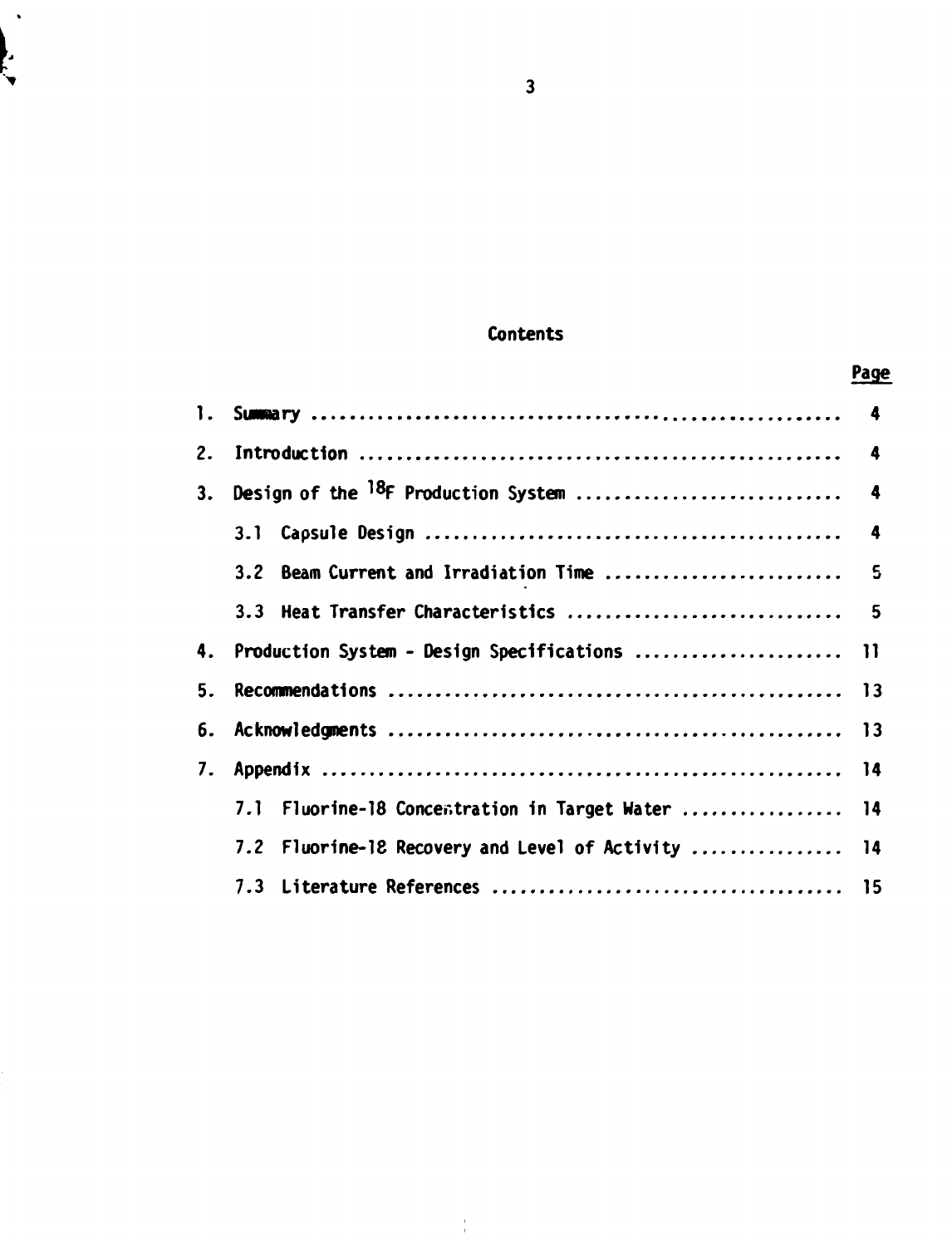### **1 . SUMMARY**

**A fluorlne-18production system was designed for the ORNL 86-Inch**  c**yclotron using H2<sup>10</sup>O as the target material. Design considerations were** target geometry, materials of construction, heat removal, and <sup>18</sup>F recovery **system. The Accelerator Target Simulation (ATS) computer program was used to determine yields and power dissipation within the target. Irradiation time was calculated based on available beam current and level of activity required. The system consists of aluminum and titanium concentric cylinders with target water flowing 1n the Inner cylinder at a rate of 0.5 gpm to an external heat exchanger. Target cooling water flows In the annulus at a rate of 1.7 gpm removing the bulk of the dissipated heat. A proton beam current of 250 vA and an Irradiation time** *of* **24 min should be sufficient to produce <sup>18</sup> F with an activity of 5 curies without any heat removal problems.** Cyclotron runs should be made using ordinary water (H<sub>2</sub><sup>16</sup>0) and low concentrations of H<sub>2</sub><sup>18</sup>0 to test the design specifications.

### **2. INTRODUCTION**

The use of radionuclides in medicine has great potential in diagnostic **and prognostic medical research (3, 5). Molecules labeled with positron emitting Isotopes such as "C , 1\$7, T^O, and >°F are Important because they allow for a unique system of detection. The annihilation of an emitted positron, after collision with an electron In nearby tissue, yields two gamma rays which travel In opposite directions that can be detected to give an accurate spatial representation of the positron**  source (1, 3, 4, 12). Therefore, comprehensive mappings of individual organs can be obtained. Currently the isotopes <sup>11</sup>C, <sup>13</sup>N, and <sup>15</sup>0 have **been examined; however, their half-lives of less than 20 min are too short for practical purposes. F1uor1ne-18 with a half-life of 110 min Is a good alternative (8, 9, lj., 13).** 

**The objectives were to examine various target configurations and materials to determine the design specifications of the "\*F production system.** 

**3. DESIGN OF THE '°F PRODUCTION SYSTEM** 

**3.1 Capsule Design** 

**The evaluation of target configurations was aided** *by* **the Accelerator Target Simulation (ATS) computer code developed at ORAU for simulating proton bombardment of target systems (6,** *7).* **In evaluating target geometries the following factors were considered:**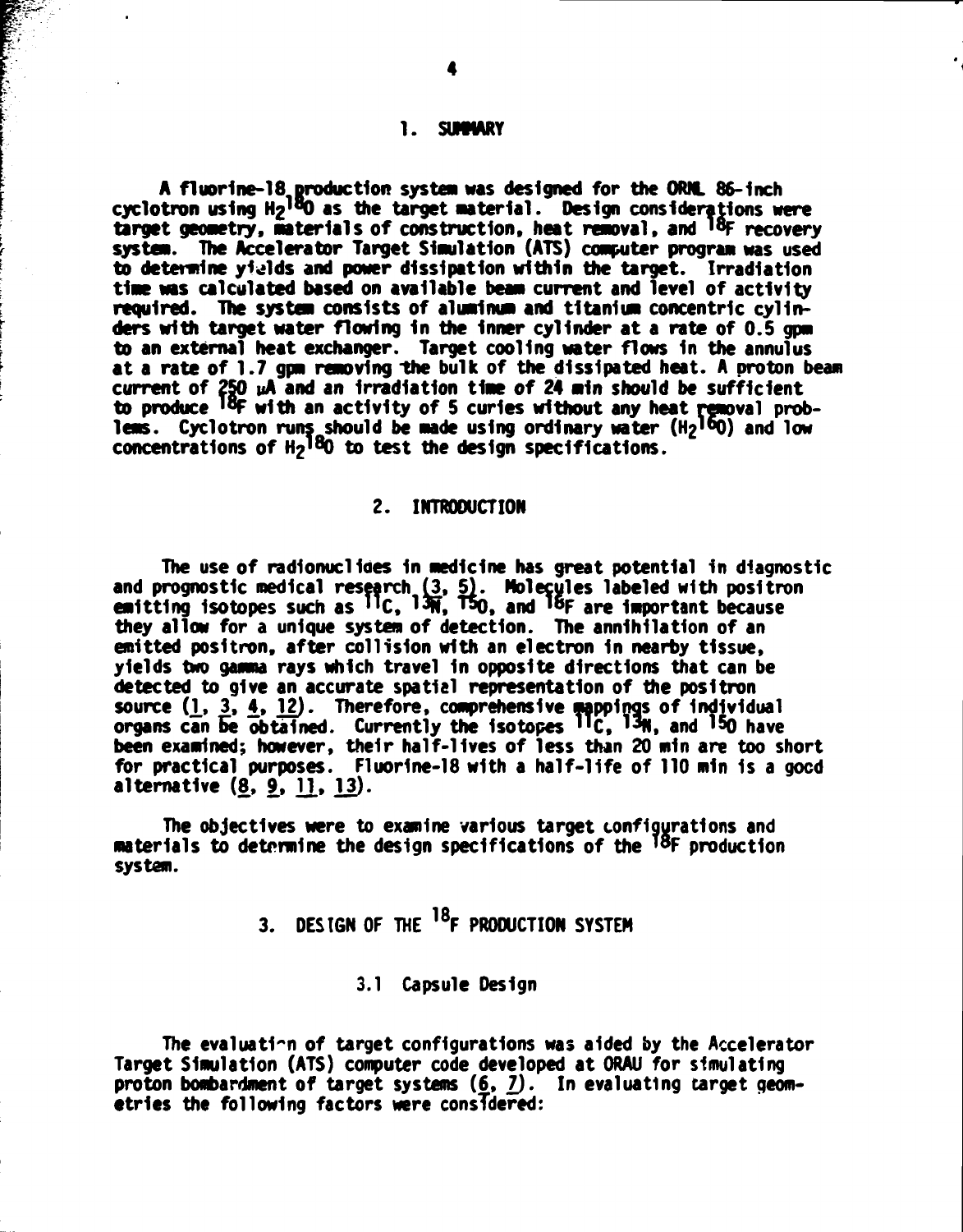**1. Cyclotron hardware limitations cor'train the Internal Irradiation zone to an area 6-cm wide and 0.6-cm lone. The proton beam had an initial peak energy of 22 MeV with an uneven distribution (see Fig. 1) and a maximum beam current of 3000 uA internally and 30 uA externally (10,15).** 

**2. Target configuration must allow protons In the proper energy range to collide with <sup>18</sup> 0 to maximize yields, which corresponds to the 4 to 12 NeV range as seen in Fig. 2.** 

**3. The geometry should permit sufficient heat removal to prevent boiling of the water or overheating of the target system.** 

**Table 1 summarizes the target geometries examined. The concentric**cylinders arrange. **ent with cooling water in. <sub>s</sub>he annulus (Fig. 1) was the**  $\blacksquare$ **most suitable as It results in substantial <sup>18</sup> F yields, sufficient cooling capability, and the use of present facilities at the 0RNL 86-inch cyclotron.** 

**Target wall materials must be strong enough to use at relatively high**  pressures and also have low atomic densities for higher <sup>18</sup>F yields. Table 2 **sun-narizes the wall materials examined. Although aluminum would be most suitable for outer walls, it could not be used for the inner walls due to**  18F adsorption (11). Titanium was the alternative as it did not have any **1&F adsorption problems. However, it has low thermal conductivity and forms 48V.** 

**Target compounds examined were water, boron oxide, and oxygen gas. Table 3 summarizes their advantages and disadvantages. Oxygen-18 enriched water was the most suitable as it had large yields without any heat removal**  problems. However, the formation of H<sub>2</sub> and O<sub>2</sub> due to proton radiolysis as well as the recovery of '<sup>o</sup>f from the solution should be examined (see Appen<sub>'</sub> **dices 7.1 and 7.2).** 

### **3.2 Beam Current and Irradiation Time**

**Analysis of the temperature distribution for the target system indicates that higher temperature would occur within the walls of the inner cylinder (see Fig. 2). The maximum allowable beam current was determined by setting the target water outlet temperature below the boiling point to 90°C. The maximum beam current was then back calculated to be 250 pA with a 5055 margin for safety. Therefore, to produce <sup>18</sup> F with 5 curies of activity 24 m1n of Irradiation time would be required.** 

### **3.3 Heat Transfer Characteristics**

**The proton beam current dissipates 5 kw of heat within the target capsule. To keep the temperature of the target water below Its boiling point, it was circulated through an external heat exchanger at a rate of 0.5 gpm.**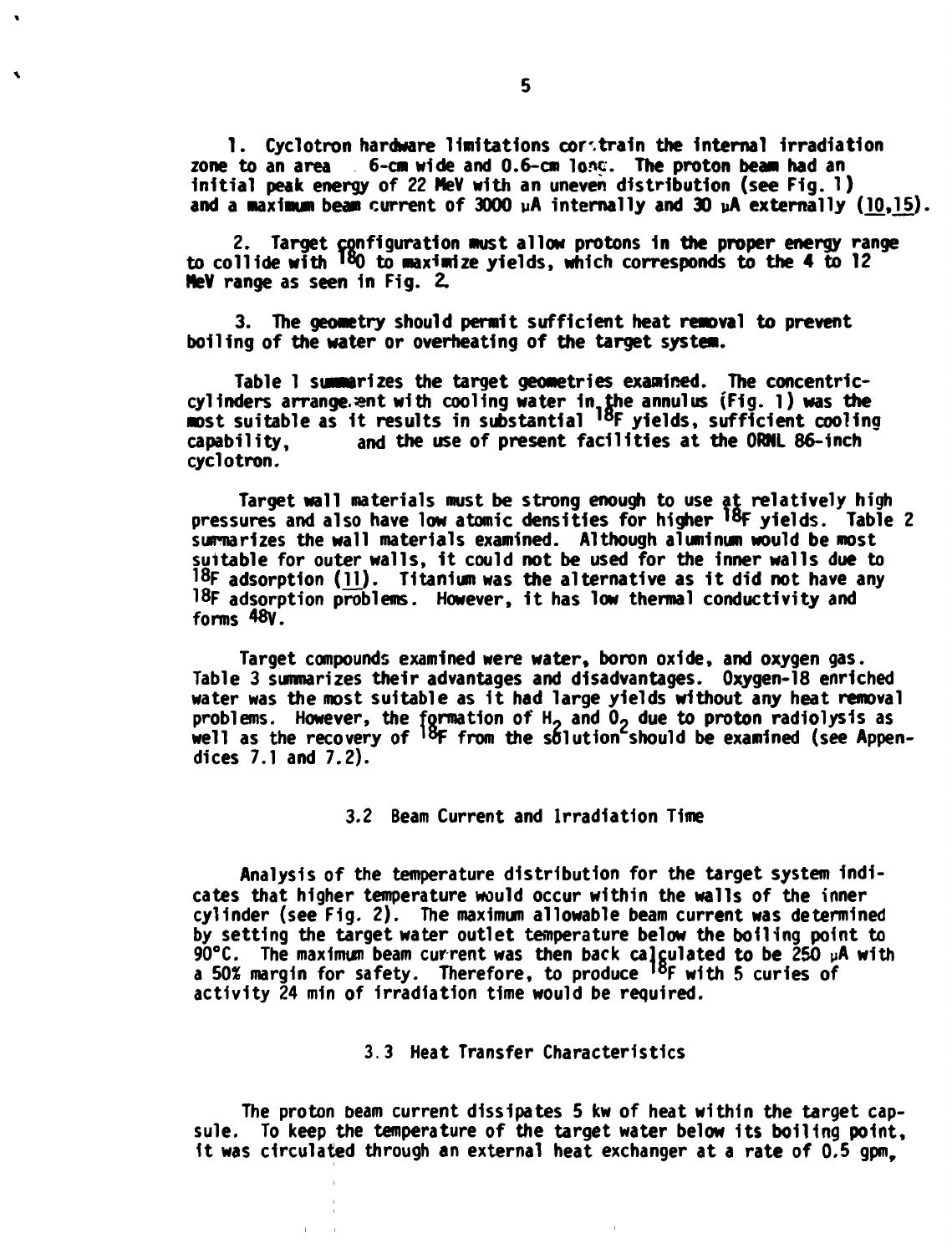

 $\bullet$ 

وان مواطن المراج المراج المراج المحاج المراج المراجع المحاج المحاج المحاج المحاج المحاج المحاج المحاج المحاج ا<br>والمحاج المحاج المحاج المحاج المحاج المحاج المحاج المحاج المحاج المحاج المحاج المحاج المحاج المحاج المحاج الم

 $\sqrt{2}$  , and  $\sqrt{2}$ 

 $\sim$  100  $\sim$  100  $\sim$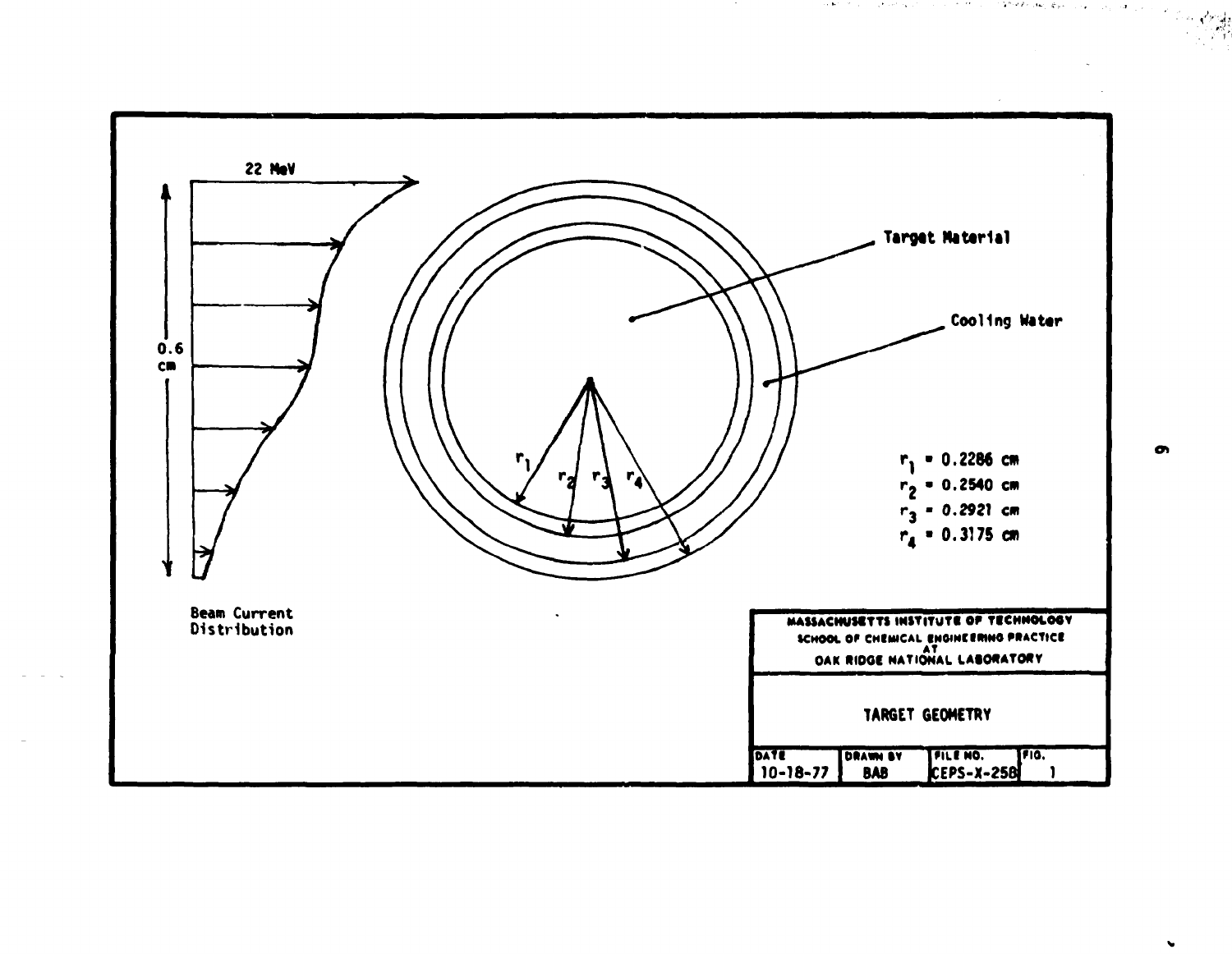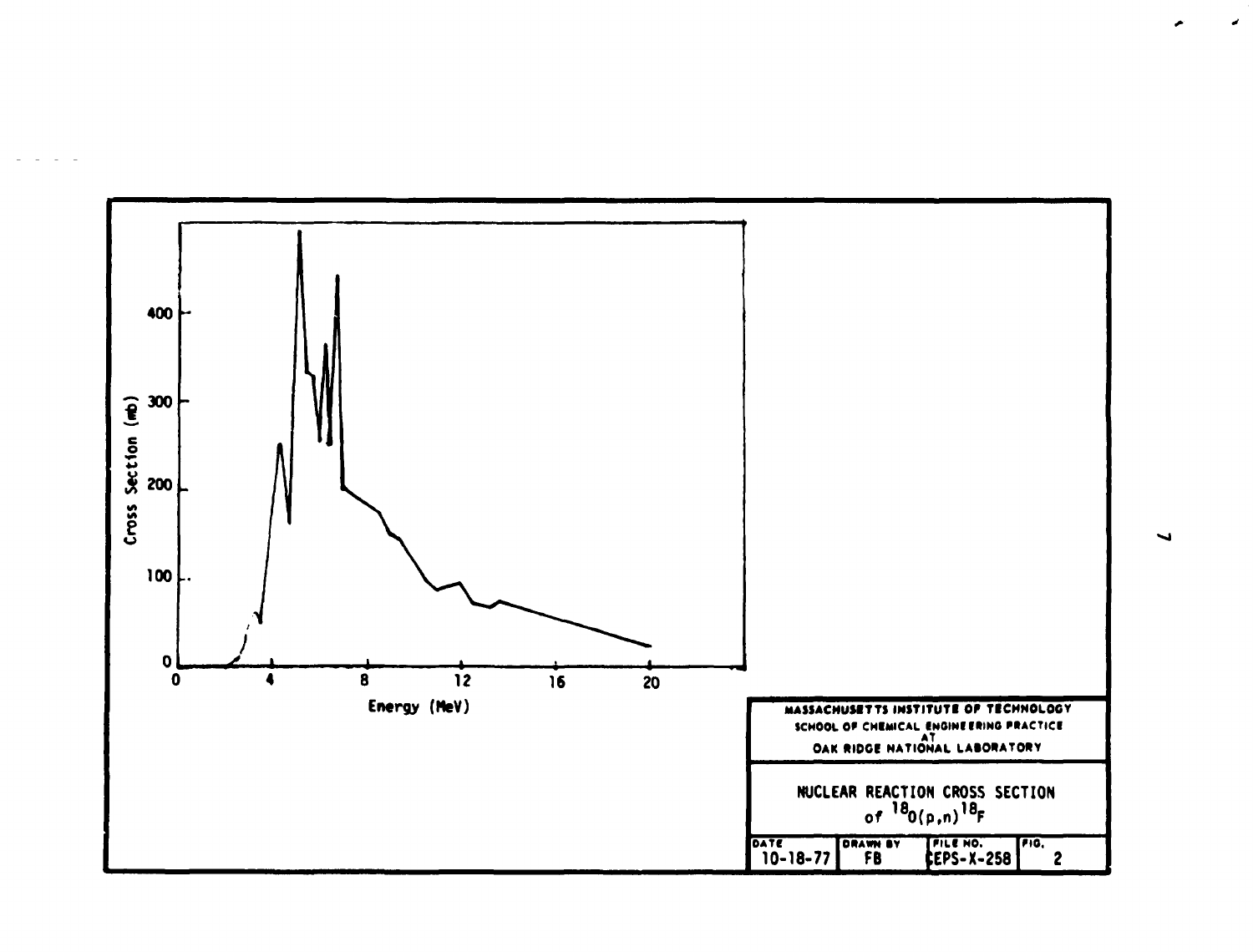| Geometry                                            | <b>Advantages</b>                                                          | Disadvantages                                                                                                                                         |
|-----------------------------------------------------|----------------------------------------------------------------------------|-------------------------------------------------------------------------------------------------------------------------------------------------------|
| Concentric cylinders, cooling<br>water in annulus   | Sufficient cogling<br>Substantial 18F yield<br>Uses existing header blocks | Inefficient proton beam utilization<br><sup>18</sup> F recovery may be difficult                                                                      |
| Concentric cylinders, target<br>material in annulus | Sufficient cooling<br>Uses existing header blocks                          | Inefficient proton beam utilization<br>Low 18F yields<br>18F recovery may be difficult                                                                |
| Single cylinder                                     | Sample design<br>High yields                                               | Inefficient proton beam utilization<br>High target compound inventory<br>High heat load<br>New header blocks<br><sup>18</sup> F recovery is difficult |
| <b>Flat Plate</b>                                   | Sufficient cooling<br>Utilizes beam effectively                            | Low <sup>18</sup> F yields<br>Difficult to hold target material                                                                                       |

**Table 1. Target Geometries** 

 $\mathcal{E}_\mathrm{f}$ 

 $\mathcal{L}^{\mathcal{L}}$ 

 $\begin{picture}(180,10) \put(0,0){\line(1,0){10}} \put(10,0){\line(1,0){10}} \put(10,0){\line(1,0){10}} \put(10,0){\line(1,0){10}} \put(10,0){\line(1,0){10}} \put(10,0){\line(1,0){10}} \put(10,0){\line(1,0){10}} \put(10,0){\line(1,0){10}} \put(10,0){\line(1,0){10}} \put(10,0){\line(1,0){10}} \put(10,0){\line(1,0){10}} \put(10,0){\line($ 

 $\ddot{\phantom{a}}$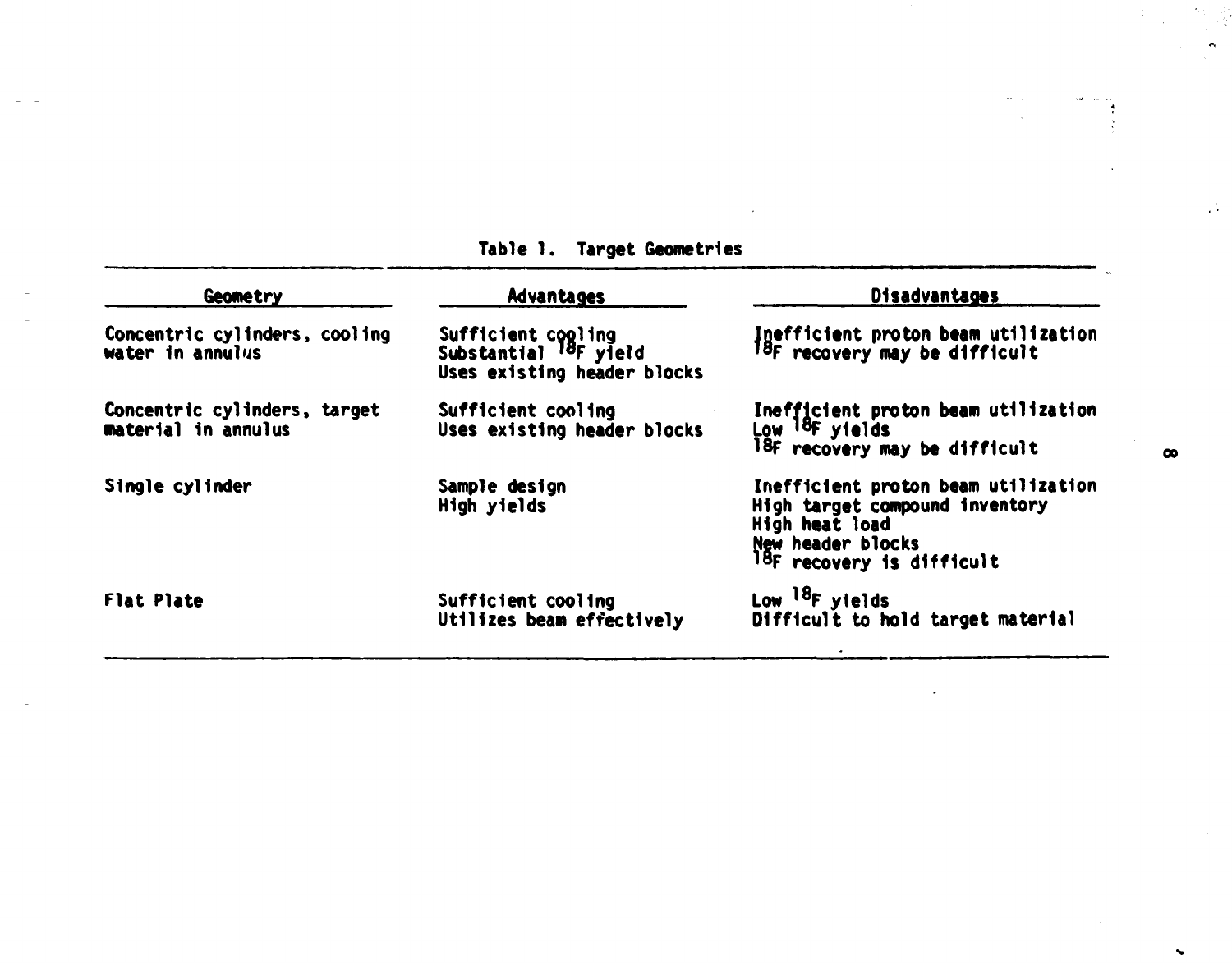| Material                  | <b>Thermal</b><br>Conductivity<br>(cal/cm-sec-°C) | Atom Density<br>$(\text{atoms/cc} \times 10^{-22})$ | <b>Advantages</b>                                                                       | Disadvantages                                                        |
|---------------------------|---------------------------------------------------|-----------------------------------------------------|-----------------------------------------------------------------------------------------|----------------------------------------------------------------------|
| Aluminum                  | 0.531                                             | 6.02                                                | High thermal conductivity<br>Low atom density<br>Inexpensive<br>No radiation byproducts | Adsorbs <sup>18</sup> F                                              |
| <b>Nickel</b>             | 0.187                                             | 9.13                                                | Inexpensive                                                                             | High thermal conductivity Yields $57$ Co (t <sub>k</sub> = 272 days) |
| <b>Stainless</b><br>steel | 0.060                                             | 8.54                                                | Inexpensive                                                                             | Low thermal conductivity<br>Radioactive byproducts                   |
| Titanium                  | 0.039                                             | 5.67                                                | No <sup>18</sup> F affinity                                                             | Low thermal conductivity<br>Yields $48v$ (t <sub>k</sub> = 16 days)  |

Table 2. Target Wall Materials (2, 14)

 $\star$ 

**Service** 

**vo** 

 $\boldsymbol{\mathcal{L}}$ 

 $\bullet$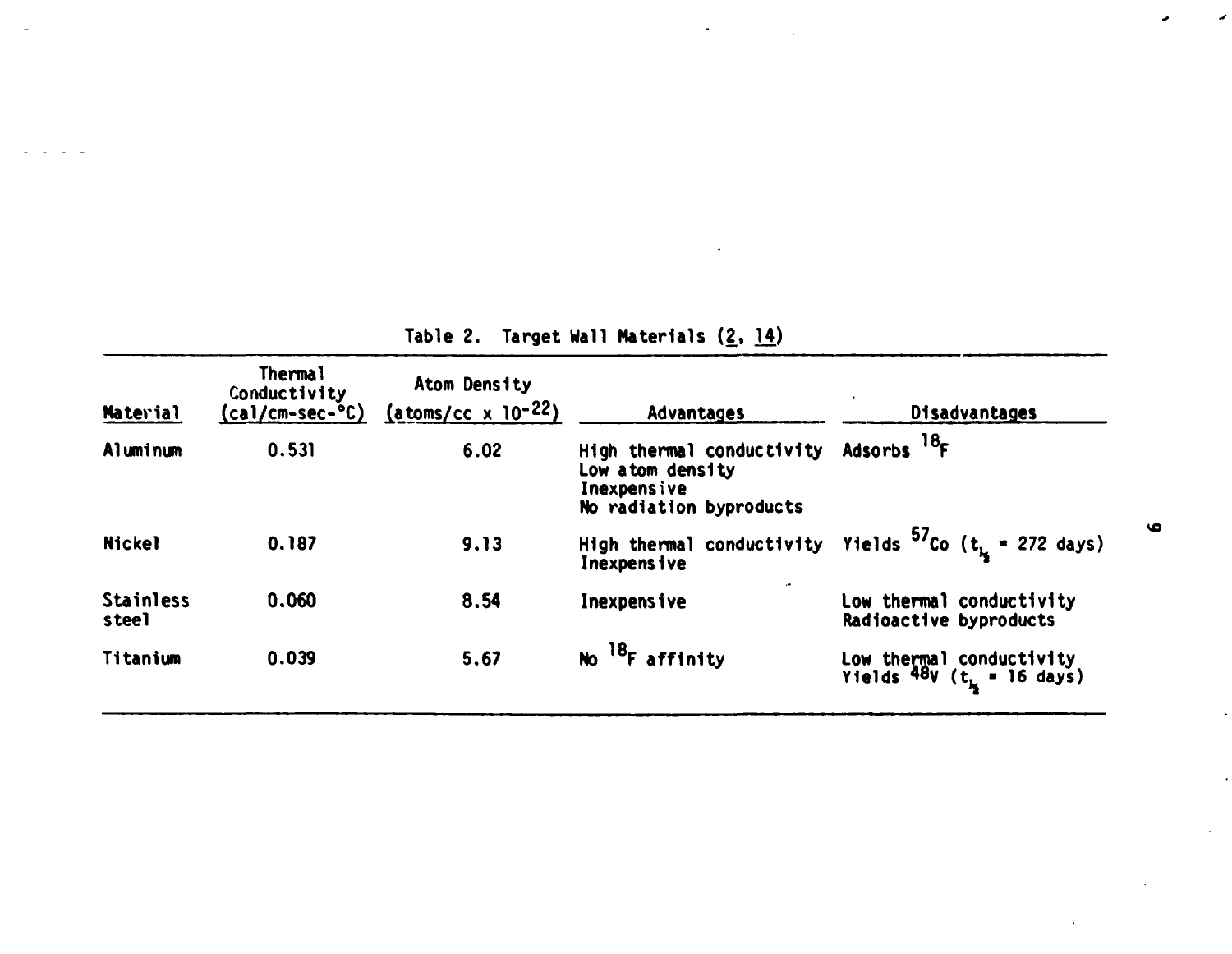| Target<br>Compound      | <b>Advantages</b>                                                                                                      | Disadvantages                                                                                                    |
|-------------------------|------------------------------------------------------------------------------------------------------------------------|------------------------------------------------------------------------------------------------------------------|
| $H_2^{\prime} \cap (2)$ | Acts as a heat sink<br>High yields of <sup>18</sup> F<br>Commercially available                                        | Proton radiolysis<br>No proven separation technique                                                              |
|                         | $B_2$ <sup>18</sup> 0 <sub>3</sub> (s) Target system in use<br>Can be used together with <sup>11</sup> C<br>production | Low $^{18}$ F yields<br>Heat removal problems<br>Batch recovery of <sup>18</sup> F<br>Not commercially available |
| 180 <sub>2</sub> (g)    | Yields <sup>18</sup> F <sub>2</sub><br>Commercially available                                                          | Requires external irradiation<br>Low yields<br>Long irradiation times                                            |

# **Table 3. Advantages and Disadvantages of Oxygen-18 Compounds**

 $\tilde{\phantom{a}}$ 

 $\bullet$ 

٠

 $\ddot{\star}$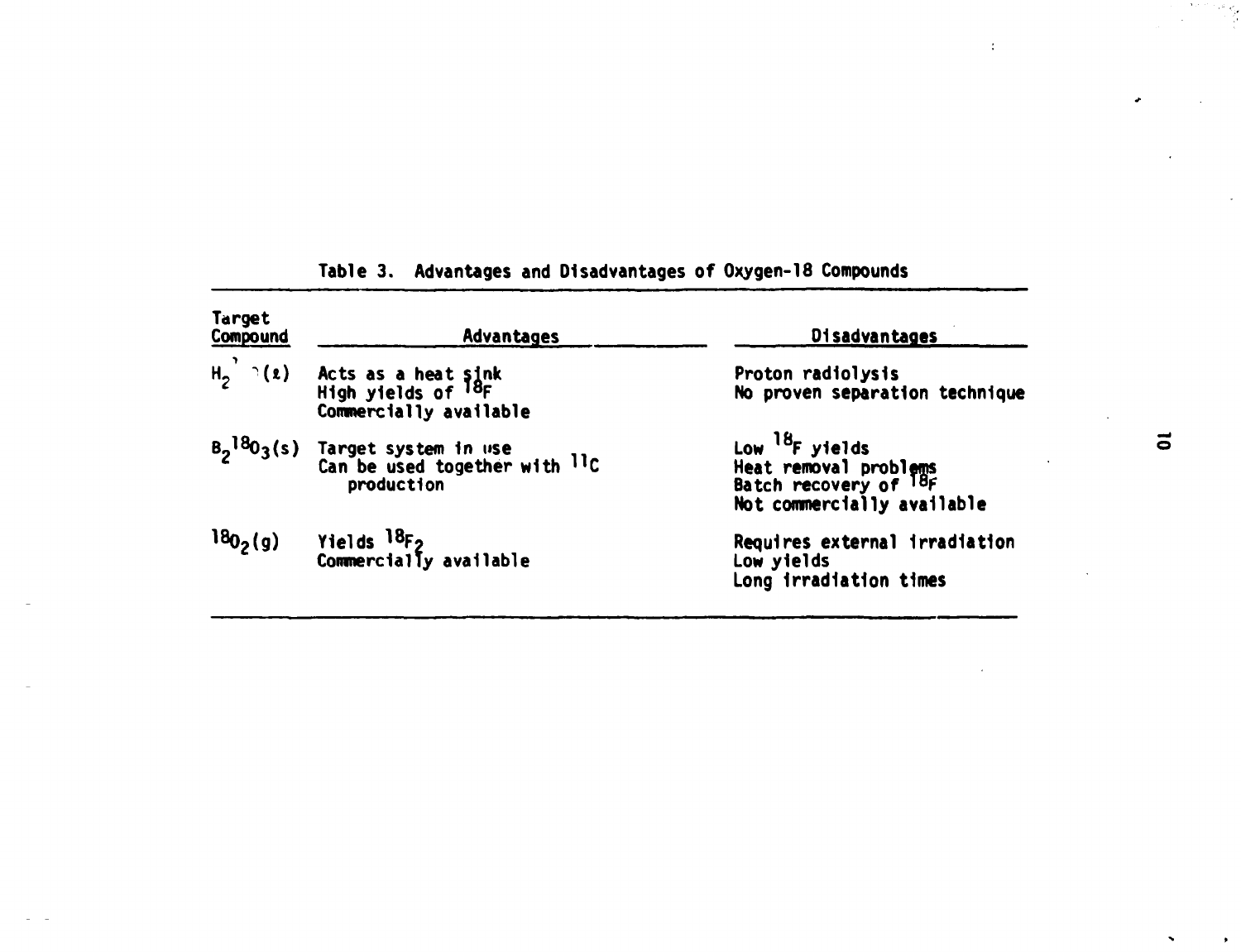**corresponding to a temperature rise of 22°C (40°C inlet to 62°C outlet). Heat exchanger specifications were calculated using a computer program to evaluate the necessary heat transfer areas at different cooling flow rates, vessel dimensions, and beam currents. A countercurrent doublepipe heat exchanger with specifications given in Table 4 was sufficient for a 2\*0 uA proton beam current.** 

| $T_{\text{in}}$ = $D\angle$ $C_{\text{in}}$ ; $T_{\text{out}}$ = $40$ $C_{\text{in}}$ $5$ $C_{\text{out}}$ and $T_{\text{out}}$ are $T_{\text{out}}$ and $T_{\text{out}}$ |             |            |
|---------------------------------------------------------------------------------------------------------------------------------------------------------------------------|-------------|------------|
|                                                                                                                                                                           | Outer Tube  | Inner Tube |
| Length (cm)                                                                                                                                                               | 153         | 153        |
| $0.D.$ (cm)                                                                                                                                                               | ٠           | 0.635      |
| $I.D.$ (cm)                                                                                                                                                               | 1.021       |            |
| Flow rate $(gpm)$                                                                                                                                                         | 6 (annulus) | 0.5        |
| Material                                                                                                                                                                  | aluminum    | nickel     |
|                                                                                                                                                                           |             |            |

 $\frac{1}{2}$  620<sup>c</sup>; T . = 40<sup>0</sup>C; Cooling Area = 304 cm<sup>2</sup>

**Table 4. Target Hater Heat Exchanger Specifications** 

### **PRODUCTION SYSTEM - DESIGN SPECIFICATIONS**

**The production system (see Figs. 1 and 3) consists of concentric**   $c$ ylinders with  $H_2$ <sup>18</sup>0 $(\iota)$  as the target isotope. The outer cy'inder (250 **mil 0D, 10 mil thick) is aluminum while the inner cylinder (200 mil 0D, 10 mil thick) is titanium (see Table 5). The target water flows through the inner tube at a rate of 0.5 gpm,entering at 40°C. Cooling water enters at 24°C with a rate of 1.7 gpm, passes titrough the annjius countercurrently, and provides the bulk of the cooling.** 

**The cooling system for the target water consists of courtercurrent, double-pipe heat exchangers to be used with existing facilities at ORNL 86-inch cyclotron facility, specifications of which are given In Table 4. Table 5 summarizes the results of the final target system design. Circulation of the target water will be provided by a peristaltic pump. The loop will have the capability for collection of radiolysis products and a catalytic unit for recombination of Og and H2- A multiport valve permits leading and removal of target water.**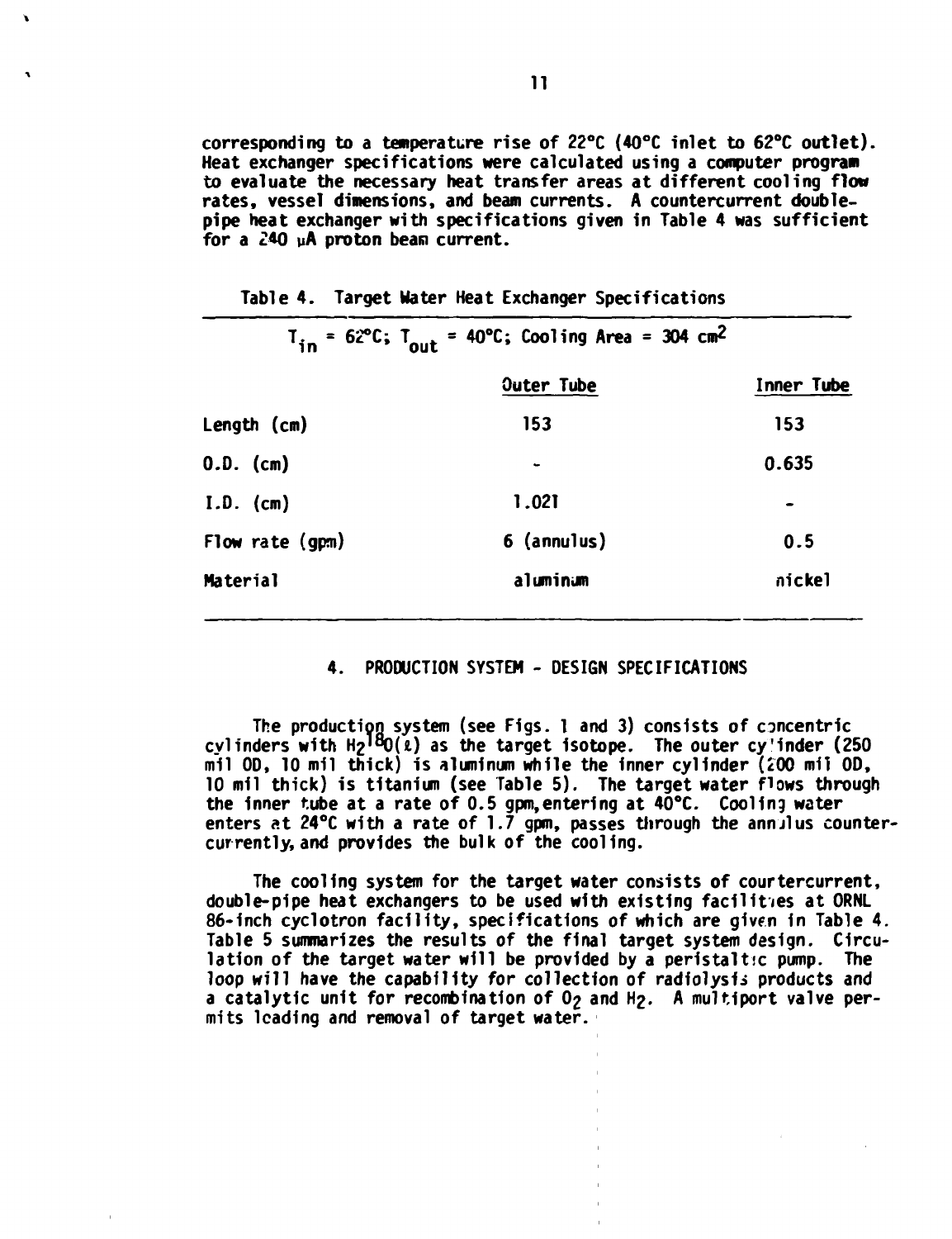

شفشت

تغنظ لتند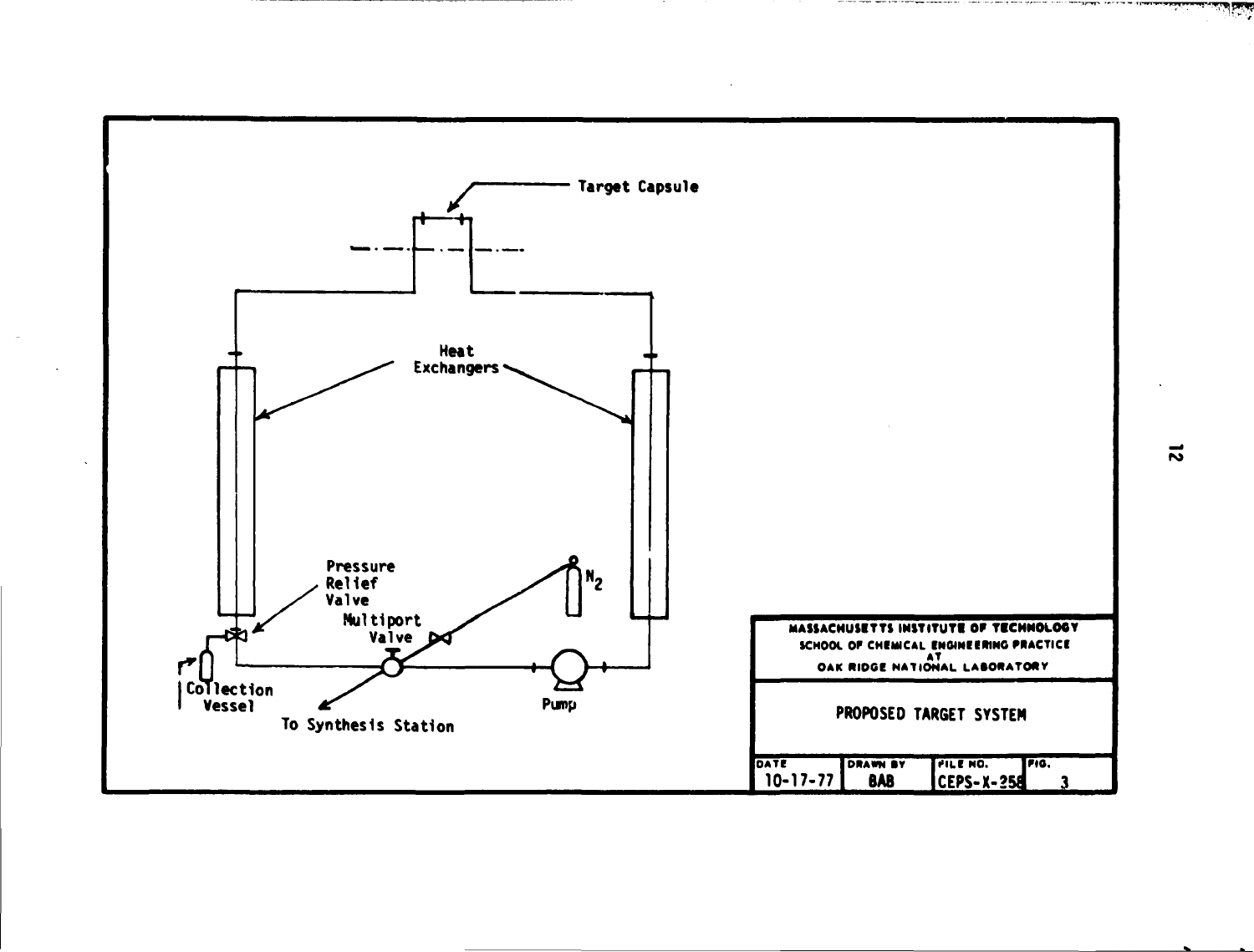|                                                | (See Table 4 for Heat Exchanger Specifications)           |                                |
|------------------------------------------------|-----------------------------------------------------------|--------------------------------|
|                                                | Target Water<br>100 ml holdup <sub>h</sub><br>in the loop | Coolant Water<br>(Annulus)     |
| Flow Rate (gpm)                                | $0.5$ ( $\Delta P \sim 0.3$ ps1)                          | 1.7 ( $\Delta P \sim 128$ psi) |
| Inlet Temperature (°C)                         | 40                                                        | 24                             |
| Outlet Temperature (°C)                        | 62                                                        |                                |
| Target Dimensions Existing at ORNL             |                                                           |                                |
|                                                | Inside Tube                                               | Outside Tube                   |
| Length $(cm)$                                  | 20                                                        | 20                             |
| $1.D.$ (cm)                                    | 0.4572                                                    | 0.5842                         |
| $0.D.$ (cm)                                    | 0.5080                                                    | 0.6350                         |
| Pump: Peristaltic type, Masterflex No. 7549-19 |                                                           |                                |

**Table 5. Design Specifications of the Target System** 

### **5. RECOMMENDATIONS**

**1. Heat transfer equipment specifications should be tested with cyclotron runs using tap water.** 

- **2. Titanium proton bombardment products should be examined.**
- <sup>18</sup> **18** *P*<sup>18</sup>0. **3.**
- **1 8<sup>c</sup> F recovery techniques should be developed.**

### **6. ACKNOWLEDGMENTS**

**The authors wish to thank T.A. Butler, J.K. Poggenburg, and B.W. Wleland for their suggestions and assistance with the project. Contributions from R.S. Butterinl, R.R. Highfill, and W.P. Huxtabie were also appreciated.** 

 $\cdot$ 

 $\mathbf{A}$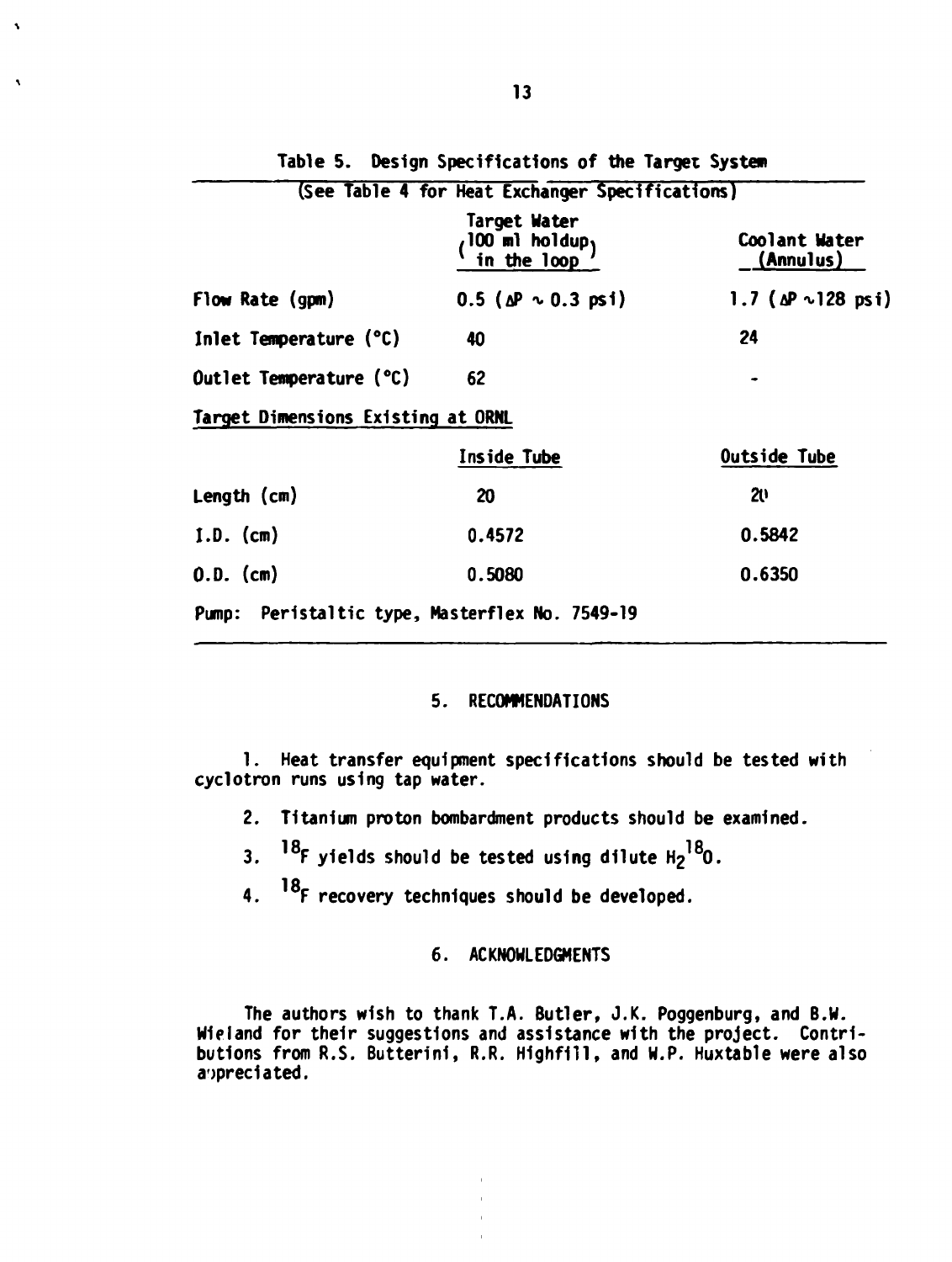### **7. APPENDIX**

### **7.1 Fluorlne-18 Concentration In Target Hater**

**Fluorine-18 with an activity of 5 curies should be produced at the cyclotron facility (see Appendix 7.2). This corresponds to 185 x 10<sup>9</sup> decays/sec. Using the definition** 

activity = 
$$
\frac{0.693}{t_{l_2}}
$$
 N

**where number tij Is the half life of the radioisotope (6600 sec for <sup>18</sup> F ), the of <sup>18</sup>F atoms, N, can be calculated:** 

$$
N = 185 \times 10^9 \frac{6600}{0.693} = 1.76 \times 10^{15} \text{ atoms of } ^{18}F.
$$

 $3$  of tanget water inventory, the malal concentration of  $18<sub>c</sub>$ **For 100 on of target water Inventory, the molal concentration of F Is then** 

$$
\begin{bmatrix} 18_{F} \end{bmatrix} = \frac{1.76 \times 10^{15}}{6.02 \times 10^{23}} \begin{bmatrix} 1 \\ 0.1 \end{bmatrix} = 2.9 \times 10^{-8} \text{ mole/liter.}
$$

### **7.2 Fluorlne-18 Recovery and Level of Activity**

**Fluorine-18 produced 1n the proposed target system will be 1n the form**  of aqueous fluoride ion. Production of anhydrous H<sup>IB</sup>F from this solution **in would be possible by making the mixture alkaline, distilling to recover the H21 8 0, and acidifying to release the anhydrous H'^F (ljsj. Two possible schemes exist for the synthesis of •<sup>8</sup> F-2-fluoro-2-deoxyglucose. The first method Involves the fluorlnation of trlacetyl glucal with** *^2\** **however,**  this reaction requires <sup>18</sup>F<sub>2</sub>. The second method involves nucleophilic dis**placement of fluorine using 2-1odo-2-deoxyglucose to form the fluorlnated form of the compound.** 

**The level of activity that must be generated 1n the target 1s determined by the required activity at the time of patient Injection. Since a**  full synthesis method has not been developed yet, the method using fluori-<code>nati</code>ng agents will be discussed. At the time of patient injection, 20 mCi **of ' <sup>8</sup> F activity are required. Twenty minutes must be allowed for patient management. The chemical yield for the fluorine-substitution of 2-1odo-2 deoxyglucose Is 20%. Assuming that the fluorlnatlng agent has four fluorine atoms, the activity could be decreased by 75% as only one 1n four fluorine atoms would be labeled. These two factors alone Increase the required**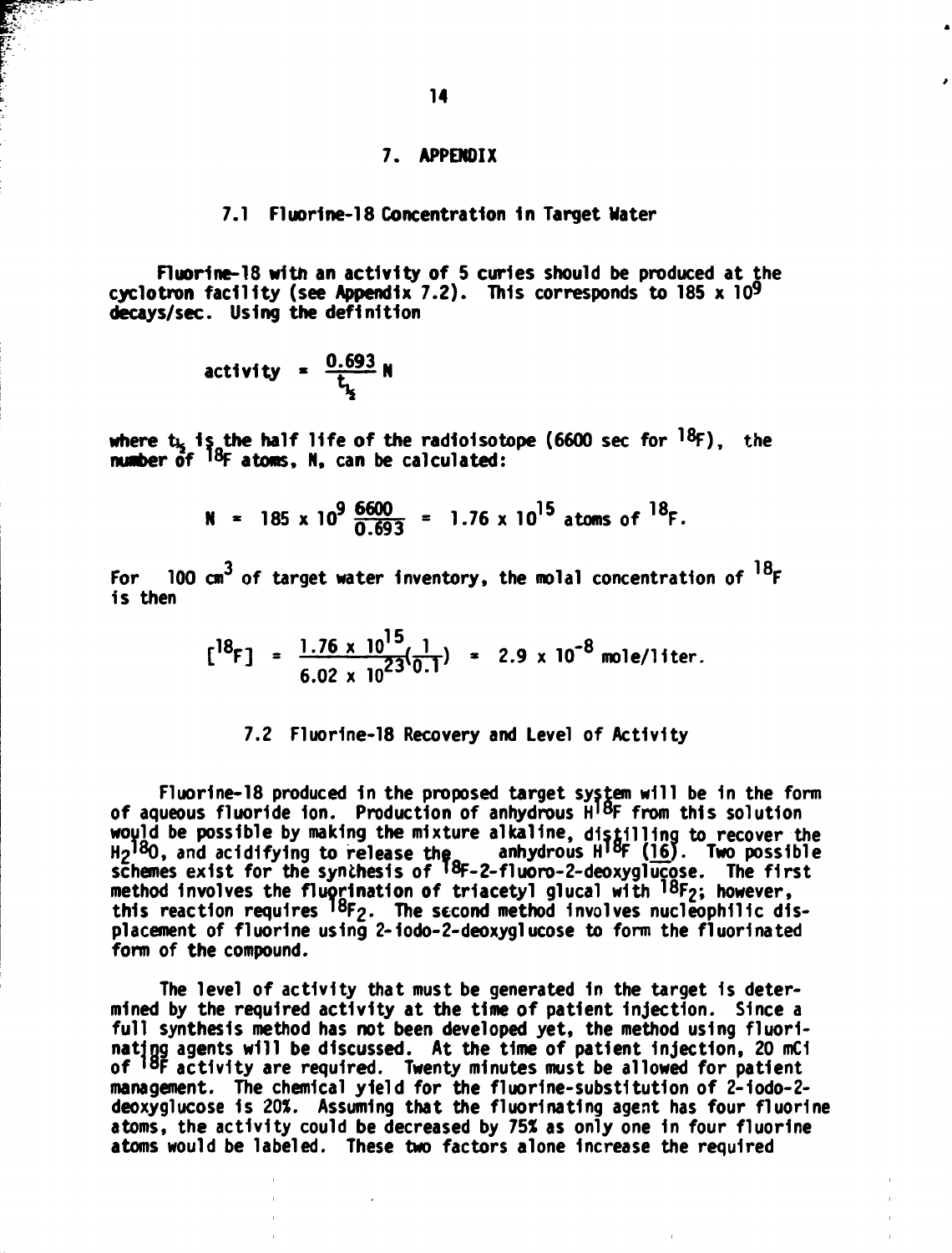**initial activity by a factor of 20 up to 460 mCi. The time for transportation and other synthesis can be estimated to be one half-life or 110 min, thus doubling the required starting activity to 920 raCi. Allowances must also be made for losses in separation processes and for removal of the target water from the capsule. Using an overall 201 efficiency for these steps will result in an initial activity requirement of 5 curies.** 

### **7.3 Literature References**

**1. Clark, J.C., and O.J. Silvester, "A Cyclotron Method for the Pro**duction of Fluorine-18," Int. J. Appl. Rad. Isotopes, 17, 151 (1966).

**2. Etherington, H., "Nuclear Engineering Handbook," McGraw-Hill, New York, 1958.** 

**3. Highfill, R.R., B.W. Hieland, L.C. Washburn, and R.L. Hayes, "System for Synthesis and Use of Positron-Emitting Radiopharmaceuticals," proposal to National Institute of Health (1977).** 

**4. Huxtable, H.P., letter to B.W. Wieland dated 3-4-77, "0RNL-0RAU Carbon-11 Cyclotron Target Fluid Flow and Heat Transfer Design and Analysis."** 

**5. Lambrecht, R.M., and A.P. Wolf, "Cyclotron and Short-Lived Halogen Isotopes for Radiopharmaceutical Applications," in "Uses of Cyclotron in Chemistry, Metallurgy and Biology," Butter-worth, London, 1970.** 

**6. Lemon, R.A., B.W. Wieland, R.S. Howell, and J.P. Casillo, "ATS-Accelerator Target Simulation," Oak Ridge Associ'ted Universities (1977).** 

**7. Lemon, R.A., "ATS User's Manual," Oak Ridge Associated Universities (1977).** 

**8. Linder, L., G.A. Brinkman. T.H.G.A. Suer, A. Schimmel,** *etal.,*  **"Accelerator Production of <sup>18</sup> F , «2 3Xe(123i), 21lAt and 38s," in "Uses of Cyclotrons in Chemistry, Metallurgy and Biology" Butterworth, London, 1970.** 

9. Linder, L., T.H.G.A. Suer, G.A. Brinkman, and J.T. Veenboer, "A Dynamic 'Loop'-Target for the In-Cyclotron Production of <sup>18</sup>F by the **1oo(o,d) 1 6F Reaction on Water," Int. J. Appl. Rad. Isotopes, 24\_, 124 (1973).** 

**10. Livingston, R.S., and A.L. Boch, "The Oak Ridge 86-Inch Cyclotron," ORNL-1196, Oak Ridge National Laboratory (1952).** 

**11. Marsh, W.R., "An Apparatus for the Proton Irradiation of Supercritical Water 1n a Flow System," in "Uses of Cyclotrons 1n Chemistry, Metallurgy and Biology," p. 101, Butterworth, London, 1970.** 

**12. Martin, J.A., and F.L. Green, "Cyclotron Target for the Irradiation of Chemical Compounds," Nuc. Sc1. Eng., 1\_, 185 (1956).**